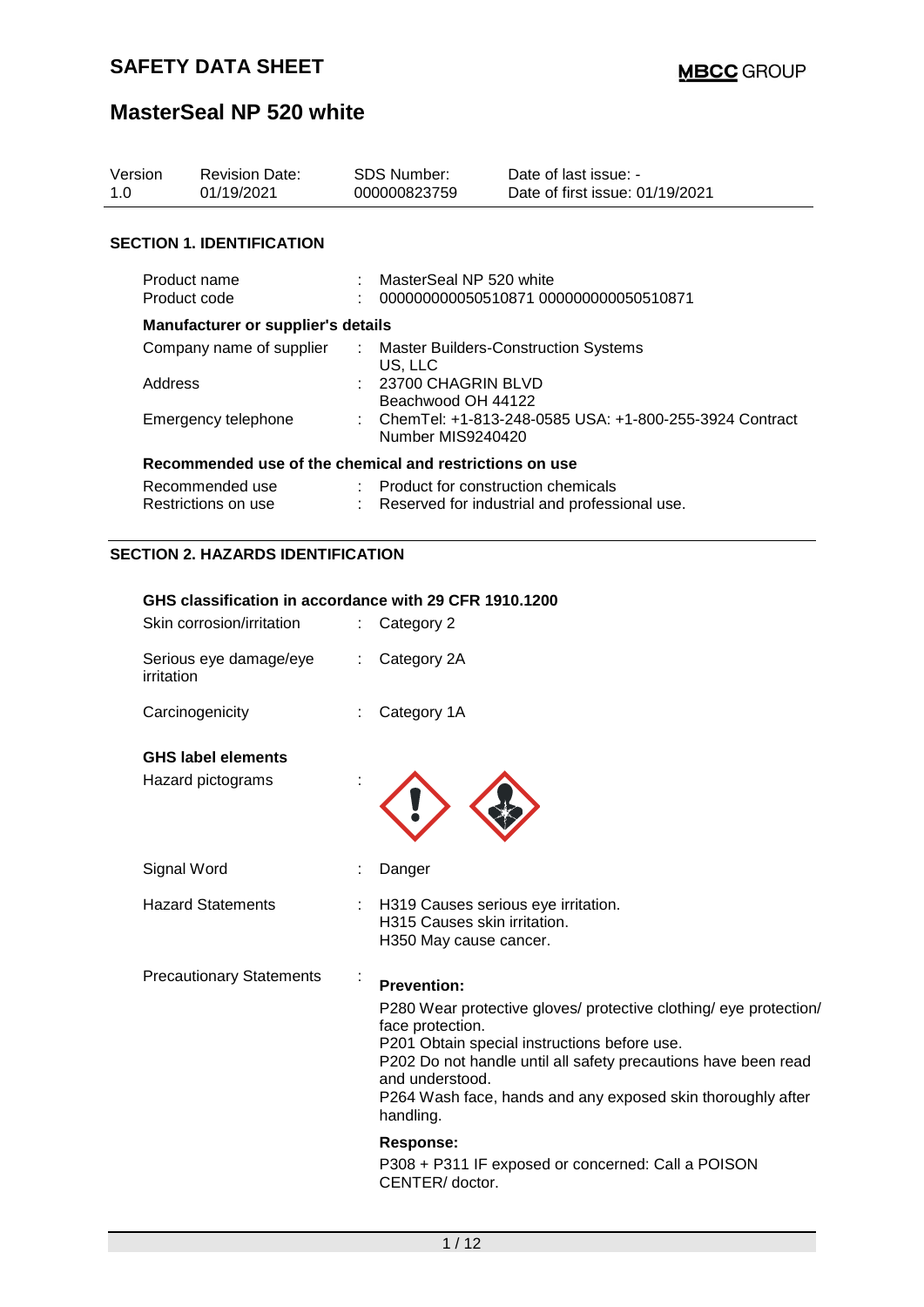Version

# **MasterSeal NP 520 white**

| 1.0 | 01/19/2021                                                        |                                                                                                                                        | 000000823759                                                                                                                                                                                                                                                                                                                    | Date of first issue: 01/19/2021                                                                                                     |  |  |
|-----|-------------------------------------------------------------------|----------------------------------------------------------------------------------------------------------------------------------------|---------------------------------------------------------------------------------------------------------------------------------------------------------------------------------------------------------------------------------------------------------------------------------------------------------------------------------|-------------------------------------------------------------------------------------------------------------------------------------|--|--|
|     |                                                                   |                                                                                                                                        | Storage:<br>P405 Store locked up.                                                                                                                                                                                                                                                                                               |                                                                                                                                     |  |  |
|     |                                                                   |                                                                                                                                        | Disposal:                                                                                                                                                                                                                                                                                                                       | P501 Dispose of contents/container to appropriate hazardous                                                                         |  |  |
|     |                                                                   |                                                                                                                                        | waste collection point.                                                                                                                                                                                                                                                                                                         |                                                                                                                                     |  |  |
|     | <b>Other hazards</b>                                              |                                                                                                                                        |                                                                                                                                                                                                                                                                                                                                 |                                                                                                                                     |  |  |
|     | None known.                                                       |                                                                                                                                        |                                                                                                                                                                                                                                                                                                                                 |                                                                                                                                     |  |  |
|     | <b>SECTION 3. COMPOSITION/INFORMATION ON INGREDIENTS</b>          |                                                                                                                                        |                                                                                                                                                                                                                                                                                                                                 |                                                                                                                                     |  |  |
|     | Chemical nature                                                   |                                                                                                                                        |                                                                                                                                                                                                                                                                                                                                 | No applicable information available.                                                                                                |  |  |
|     | <b>Components</b>                                                 |                                                                                                                                        |                                                                                                                                                                                                                                                                                                                                 |                                                                                                                                     |  |  |
|     | Chemical name                                                     |                                                                                                                                        | CAS-No.                                                                                                                                                                                                                                                                                                                         | Concentration (% w/w)                                                                                                               |  |  |
|     | Limestone                                                         |                                                                                                                                        | 1317-65-3                                                                                                                                                                                                                                                                                                                       | $>= 1 - 3$                                                                                                                          |  |  |
|     | solvent naphtha (petroleum), medium 64742-88-7<br>aliph.          |                                                                                                                                        |                                                                                                                                                                                                                                                                                                                                 | $>= 0.3 - 5$                                                                                                                        |  |  |
|     | Titanium dioxide                                                  |                                                                                                                                        | 13463-67-7                                                                                                                                                                                                                                                                                                                      | $>= 0 - 3$                                                                                                                          |  |  |
|     | Quartz (SiO2)                                                     |                                                                                                                                        | 14808-60-7                                                                                                                                                                                                                                                                                                                      | $>= 0 - 1$                                                                                                                          |  |  |
|     | General advice                                                    |                                                                                                                                        | ance.                                                                                                                                                                                                                                                                                                                           | Move out of dangerous area.<br>Show this material safety data sheet to the doctor in attend-<br>Do not leave the victim unattended. |  |  |
|     | If inhaled                                                        |                                                                                                                                        | No applicable information available.<br>If unconscious, place in recovery position and seek medical<br>advice.                                                                                                                                                                                                                  |                                                                                                                                     |  |  |
|     | In case of skin contact                                           |                                                                                                                                        | If symptoms persist, call a physician.<br>If skin irritation persists, call a physician.<br>If on skin, rinse well with water.<br>If on clothes, remove clothes.                                                                                                                                                                |                                                                                                                                     |  |  |
|     | In case of eye contact                                            | Immediately flush eye(s) with plenty of water.<br>Remove contact lenses.<br>Protect unharmed eye.<br>Keep eye wide open while rinsing. |                                                                                                                                                                                                                                                                                                                                 |                                                                                                                                     |  |  |
|     | If swallowed                                                      |                                                                                                                                        | If eye irritation persists, consult a specialist.<br>Induce vomiting immediately and call a physician.<br>Keep respiratory tract clear.<br>Do not give milk or alcoholic beverages.<br>Never give anything by mouth to an unconscious person.<br>If symptoms persist, call a physician.<br>Take victim immediately to hospital. |                                                                                                                                     |  |  |
|     | Most important symptoms<br>and effects, both acute and<br>delayed |                                                                                                                                        | None known.                                                                                                                                                                                                                                                                                                                     |                                                                                                                                     |  |  |

Revision Date: SDS Number: Date of last issue: -

#### **SECTION 5. FIRE-FIGHTING MEASURES**

Notes to physician : Treat symptomatically.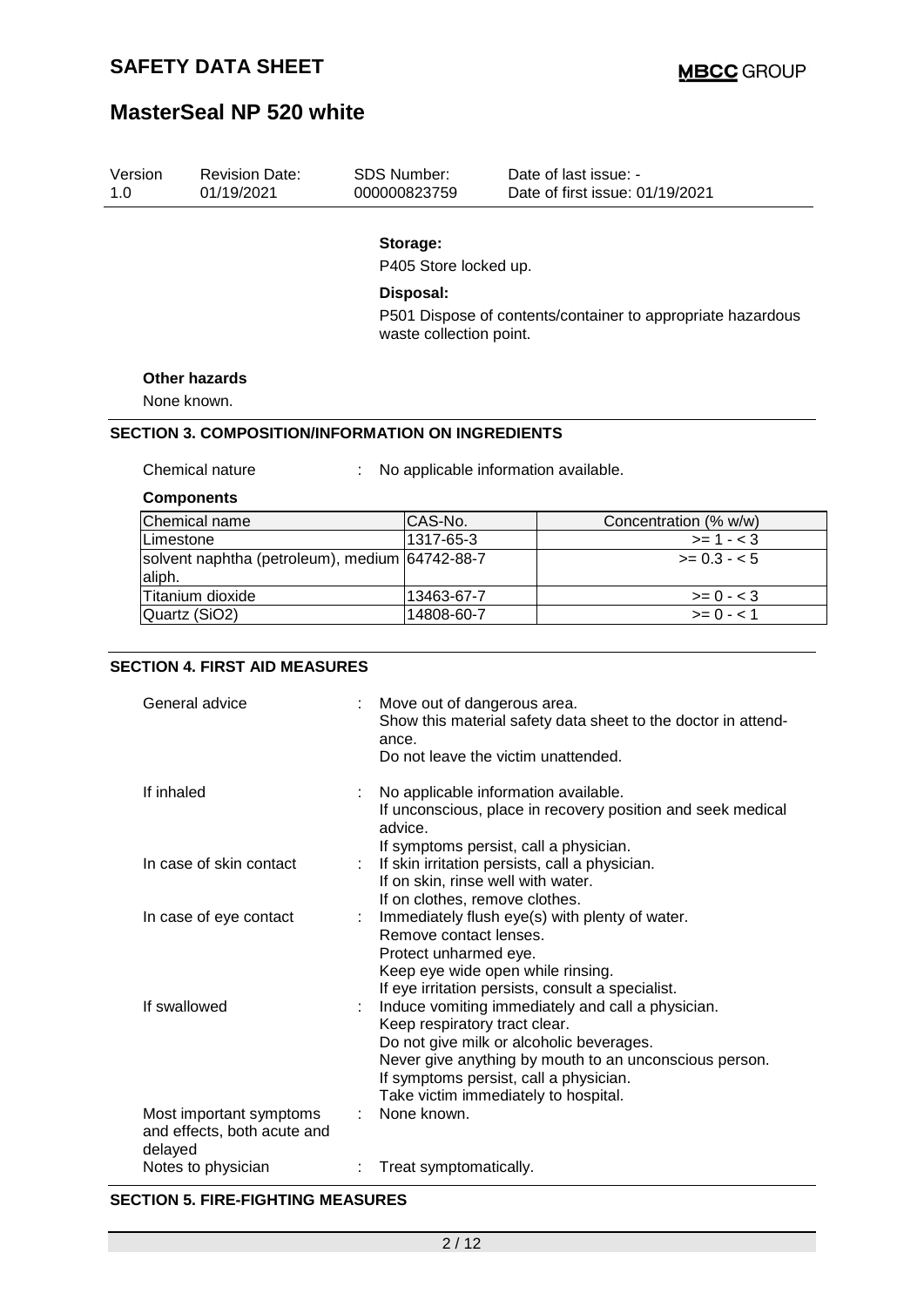| Version<br>1.0 | <b>Revision Date:</b><br>01/19/2021                 |           | SDS Number:<br>000000823759                                       | Date of last issue: -<br>Date of first issue: 01/19/2021                                                                                               |  |
|----------------|-----------------------------------------------------|-----------|-------------------------------------------------------------------|--------------------------------------------------------------------------------------------------------------------------------------------------------|--|
|                | Suitable extinguishing media                        |           | Water spray<br>Dry powder<br>Foam<br>Carbon dioxide (CO2)         |                                                                                                                                                        |  |
| media          | Unsuitable extinguishing                            |           | High volume water jet                                             |                                                                                                                                                        |  |
| ucts           | Hazardous combustion prod-                          | $\sim$ 1. | harmful vapours<br>nitrogen oxides<br>fumes/smoke<br>carbon black |                                                                                                                                                        |  |
|                | Further information                                 |           |                                                                   | Standard procedure for chemical fires.<br>Use extinguishing measures that are appropriate to local cir-<br>cumstances and the surrounding environment. |  |
|                | Special protective equipment :<br>for fire-fighters |           | essary.                                                           | Wear self-contained breathing apparatus for firefighting if nec-                                                                                       |  |

#### **SECTION 6. ACCIDENTAL RELEASE MEASURES**

| tive equipment and emer-<br>gency procedures             |    | Personal precautions, protec-: Use personal protective equipment.                                                                                                                          |
|----------------------------------------------------------|----|--------------------------------------------------------------------------------------------------------------------------------------------------------------------------------------------|
| Environmental precautions                                | ÷. | Prevent product from entering drains.<br>Prevent further leakage or spillage if safe to do so.<br>If the product contaminates rivers and lakes or drains inform<br>respective authorities. |
| Methods and materials for<br>containment and cleaning up |    | Soak up with inert absorbent material (e.g. sand, silica gel,<br>acid binder, universal binder, sawdust).<br>Keep in suitable, closed containers for disposal.                             |

#### **SECTION 7. HANDLING AND STORAGE**

| fire and explosion                             | Advice on protection against : Normal measures for preventive fire protection.                                                                                                                                                           |
|------------------------------------------------|------------------------------------------------------------------------------------------------------------------------------------------------------------------------------------------------------------------------------------------|
| Advice on safe handling                        | : Do not breathe vapors/dust.<br>Avoid exposure - obtain special instructions before use.<br>Avoid contact with skin and eyes.<br>For personal protection see section 8.<br>Smoking, eating and drinking should be prohibited in the ap- |
|                                                | plication area.<br>Dispose of rinse water in accordance with local and national<br>regulations.                                                                                                                                          |
| Conditions for safe storage                    | Keep container tightly closed in a dry and well-ventilated<br>place.<br>Observe label precautions.                                                                                                                                       |
|                                                | Electrical installations / working materials must comply with<br>the technological safety standards.                                                                                                                                     |
| Further information on stor-<br>age conditions | Keep only in the original container in a cool, well-ventilated<br>place.<br>Protect from direct sunlight.<br>Store protected against freezing.                                                                                           |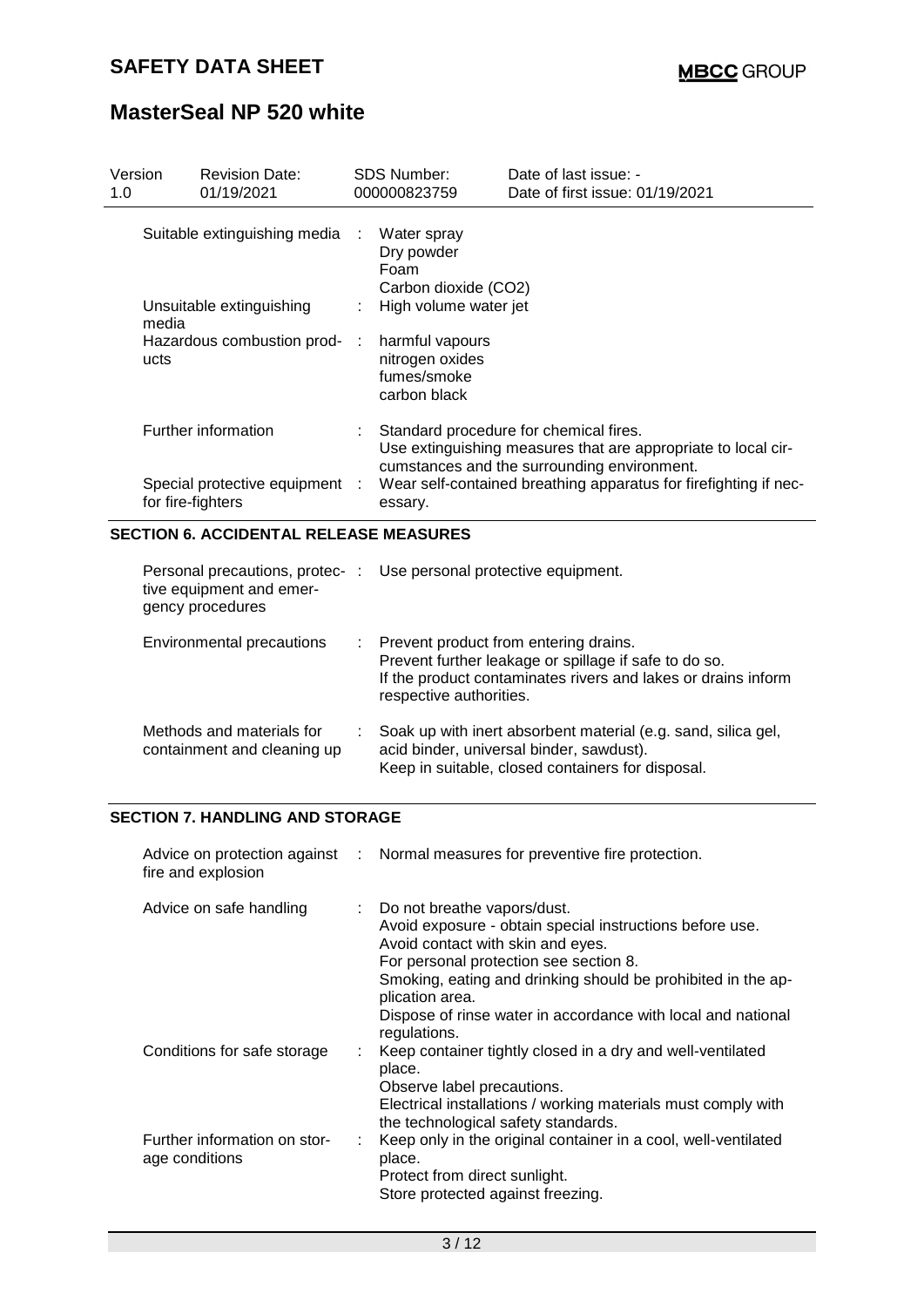| Version<br>1.0                                | <b>Revision Date:</b><br>01/19/2021 | <b>SDS Number:</b><br>000000823759                  |  | Date of last issue: -<br>Date of first issue: 01/19/2021 |
|-----------------------------------------------|-------------------------------------|-----------------------------------------------------|--|----------------------------------------------------------|
|                                               | Materials to avoid                  |                                                     |  | Observe TRGS 509/510 storage rules.                      |
| Further information on stor-<br>age stability |                                     | No decomposition if stored and applied as directed. |  |                                                          |

#### **SECTION 8. EXPOSURE CONTROLS/PERSONAL PROTECTION**

| Components       | CAS-No.    | Value type        | Control parame-       | <b>Basis</b>     |
|------------------|------------|-------------------|-----------------------|------------------|
|                  |            | (Form of          | ters / Permissible    |                  |
|                  |            |                   |                       |                  |
|                  |            | exposure)         | concentration         |                  |
| Limestone        | 1317-65-3  | <b>REL</b> value  | $5$ mg/m $3$          | <b>NIOSH</b>     |
|                  |            | (Respirable)      |                       |                  |
|                  |            | <b>REL</b> value  | 10 mg/m3              | <b>NIOSH</b>     |
|                  |            | (Total)           |                       |                  |
|                  |            | PEL (Respir-      | $5$ mg/m $3$          | <b>29 CFR</b>    |
|                  |            | able fraction)    |                       | 1910.1000        |
|                  |            |                   |                       | (Table Z-1)      |
|                  |            | PEL (Total        | 15 mg/m3              | 29 CFR           |
|                  |            | dust)             |                       | 1910.1000        |
|                  |            |                   |                       | (Table Z-1)      |
|                  |            | <b>TWA value</b>  | $5$ mg/m $3$          | 29 CFR           |
|                  |            | (Respirable       |                       | 1910.1000        |
|                  |            | fraction)         |                       | (Table Z-1-A)    |
|                  |            | <b>TWA value</b>  | 15 mg/m3              | 29 CFR           |
|                  |            | (Total dust)      |                       | 1910.1000        |
|                  |            |                   |                       | (Table Z-1-A)    |
|                  |            | TWA (total        | 15 mg/m3              | OSHA Z-1         |
|                  |            | dust)             |                       |                  |
|                  |            | TWA (respir-      | $5$ mg/m $3$          | OSHA Z-1         |
|                  |            | able fraction)    |                       |                  |
|                  |            | <b>TWA (Total</b> | 15 mg/m3              | OSHA P0          |
|                  |            | dust)             |                       |                  |
|                  |            | TWA (respir-      | $5$ mg/m $3$          | OSHA P0          |
|                  |            | able dust         |                       |                  |
|                  |            | fraction)         |                       |                  |
|                  |            | TWA (Res-         | 5 mg/m $\overline{3}$ | <b>NIOSH REL</b> |
|                  |            | pirable)          | (Calcium car-         |                  |
|                  |            |                   | bonate)               |                  |
|                  |            | TWA (total)       | 10 mg/m3              | <b>NIOSH REL</b> |
|                  |            |                   | (Calcium car-         |                  |
|                  |            |                   | bonate)               |                  |
| Titanium dioxide | 13463-67-7 | <b>TWA value</b>  | 10 mg/m3              | <b>ACGIHTLV</b>  |
|                  |            | PEL (Total        | 15 mg/m3              | 29 CFR           |
|                  |            | dust)             |                       | 1910.1000        |
|                  |            |                   |                       | $(Table Z-1)$    |
|                  |            | <b>TWA value</b>  | 10 mg/m3              | <b>29 CFR</b>    |
|                  |            | (Total dust)      |                       | 1910.1000        |
|                  |            |                   |                       | (Table Z-1-A)    |
|                  |            | TWA (total        | 15 mg/m3              | OSHA Z-1         |
|                  |            | dust)             |                       |                  |
|                  |            | <b>TWA (Total</b> | 10 mg/m3              | OSHA P0          |

#### **Ingredients with workplace control parameters**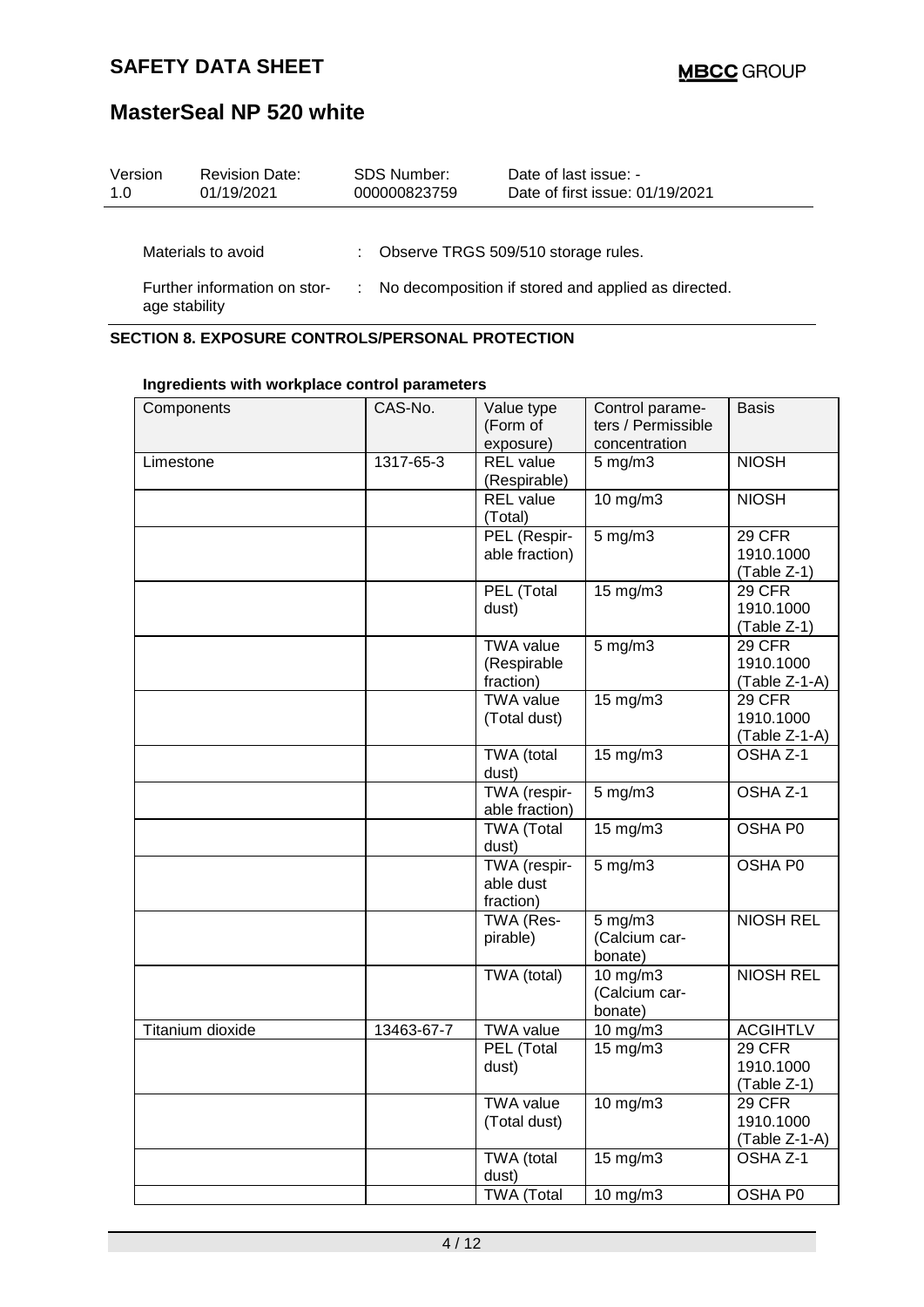| Version<br>1.0 | <b>Revision Date:</b><br>01/19/2021           | <b>SDS Number:</b><br>000000823759 | Date of last issue: -<br>Date of first issue: 01/19/2021 |                                           |                                    |  |  |
|----------------|-----------------------------------------------|------------------------------------|----------------------------------------------------------|-------------------------------------------|------------------------------------|--|--|
|                |                                               |                                    | dust)                                                    |                                           |                                    |  |  |
|                |                                               |                                    | <b>TWA</b>                                               | 10 mg/m3<br>(Titanium dioxide)            | <b>ACGIH</b>                       |  |  |
|                | Quartz (SiO2)                                 | 14808-60-7                         | <b>TWA value</b><br>(Respirable<br>fraction)             | $0.025$ mg/m $3$                          | <b>ACGIHTLV</b>                    |  |  |
|                |                                               |                                    | <b>TWA value</b>                                         | $0.05$ mg/m $3$<br>(Respirable dust)      | 29 CFR<br>1910.1001-<br>1050       |  |  |
|                |                                               |                                    | <b>OSHA Action</b><br>level                              | 0.025 mg/m3<br>(Respirable dust)          | 29 CFR<br>1910.1001-<br>1050       |  |  |
|                |                                               |                                    | <b>REL</b> value<br>(Respirable<br>dust)                 | $0.05$ mg/m $3$                           | <b>NIOSH</b>                       |  |  |
|                |                                               |                                    | TWA (Res-<br>pirable dust)                               | $0.05$ mg/m $3$                           | OSHA Z-1                           |  |  |
|                |                                               |                                    | TWA (respir-<br>able)                                    | 10 mg/m3 /<br>%SiO2+2                     | OSHA Z-3                           |  |  |
|                |                                               |                                    | TWA (respir-<br>able)                                    | $250$ mppcf /<br>%SiO2+5                  | OSHA Z-3                           |  |  |
|                |                                               |                                    | TWA (respir-<br>able dust<br>fraction)                   | $0.1$ mg/m $3$                            | OSHA P0                            |  |  |
|                |                                               |                                    | TWA (Res-<br>pirable par-<br>ticulate mat-<br>ter)       | $0.025$ mg/m3<br>(Silica)                 | <b>ACGIH</b>                       |  |  |
|                |                                               |                                    | PEL (respir-<br>able)                                    | $0.05$ mg/m $3$                           | <b>OSHA CARC</b>                   |  |  |
|                |                                               |                                    | TWA (Res-<br>pirable dust)                               | $0.05$ mg/m $3$<br>(Silica)               | <b>NIOSH REL</b>                   |  |  |
|                | solvent naphtha (petroleum),<br>medium aliph. | 64742-88-7                         | Skin Desig-<br>nation (Non-<br>aerosol)                  |                                           | <b>ACGIHTLV</b>                    |  |  |
|                |                                               |                                    | <b>TWA value</b><br>(Non-<br>aerosol)                    | 200 mg/m3<br>(total hydrocarbon<br>vapor) | <b>ACGIHTLV</b>                    |  |  |
|                |                                               |                                    | REL value                                                | $\frac{1}{100}$ ppm<br>400 mg/m3          | <b>NIOSH</b>                       |  |  |
|                |                                               |                                    | PEL                                                      | 100 ppm<br>400 mg/m3                      | 29 CFR<br>1910.1000<br>(Table Z-1) |  |  |
|                |                                               |                                    | <b>TWA</b>                                               | 200 mg/m3<br>(total hydrocarbon<br>vapor) | <b>ACGIH</b>                       |  |  |

**Engineering measures** : No applicable information available.

5 / 12

**Personal protective equipment**

Hand protection

Remarks : The suitability for a specific workplace should be discussed with the producers of the protective gloves. Eye protection : Eye wash bottle with pure water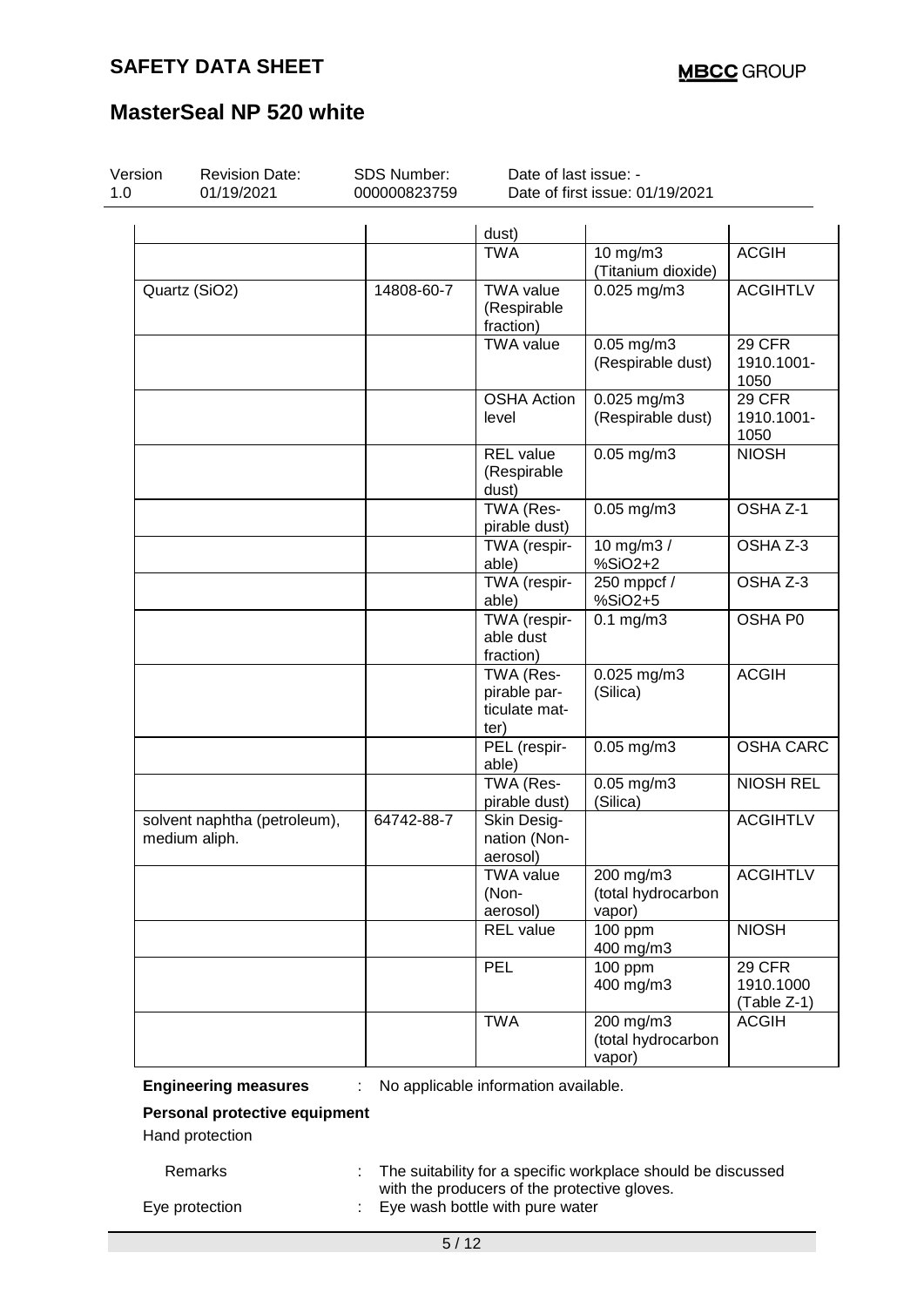| Version<br>1.0 | <b>Revision Date:</b><br>01/19/2021 | <b>SDS Number:</b><br>000000823759                                                                                                                                                                                                                             | Date of last issue: -<br>Date of first issue: 01/19/2021                               |  |  |  |
|----------------|-------------------------------------|----------------------------------------------------------------------------------------------------------------------------------------------------------------------------------------------------------------------------------------------------------------|----------------------------------------------------------------------------------------|--|--|--|
|                |                                     | Tightly fitting safety goggles<br>problems.                                                                                                                                                                                                                    | Wear face-shield and protective suit for abnormal processing                           |  |  |  |
|                | Skin and body protection            | Impervious clothing<br>Choose body protection according to the amount and con-<br>centration of the dangerous substance at the work place.                                                                                                                     |                                                                                        |  |  |  |
|                | Protective measures                 | Avoid contact with the skin, eyes and clothing.<br>No special measures necessary if stored and handled cor-<br>rectly.<br>Handle in accordance with good building materials hygiene<br>and safety practice.<br>Wearing of closed work clothing is recommended. |                                                                                        |  |  |  |
|                | Hygiene measures                    | When using do not smoke.                                                                                                                                                                                                                                       | When using do not eat or drink.<br>Wash hands before breaks and at the end of workday. |  |  |  |

#### **SECTION 9. PHYSICAL AND CHEMICAL PROPERTIES**

| Appearance                                          |   | paste                                |
|-----------------------------------------------------|---|--------------------------------------|
| Color                                               |   | various, depending on the colourant  |
| Odor                                                |   | like acrylic                         |
| рH                                                  |   | No data available                    |
| Melting point                                       |   | No applicable information available. |
| Boiling point                                       | t | No applicable information available. |
| Flash point                                         |   | > 201 °F / > 94 °C                   |
|                                                     |   |                                      |
| Evaporation rate                                    | t | No applicable information available. |
| Flammability (solid, gas)                           | t | No applicable information available. |
| Upper explosion limit / Upper<br>flammability limit |   | No applicable information available. |
| Lower explosion limit / Lower<br>flammability limit |   | No applicable information available. |
| Vapor pressure                                      | t | No applicable information available. |
| Relative vapor density                              |   | No applicable information available. |
| Relative density                                    |   | No applicable information available. |
| Solubility(ies)<br>Water solubility                 |   | No data available                    |
| Solubility in other solvents                        | ÷ | No applicable information available. |
| Partition coefficient: n-                           |   | No applicable information available. |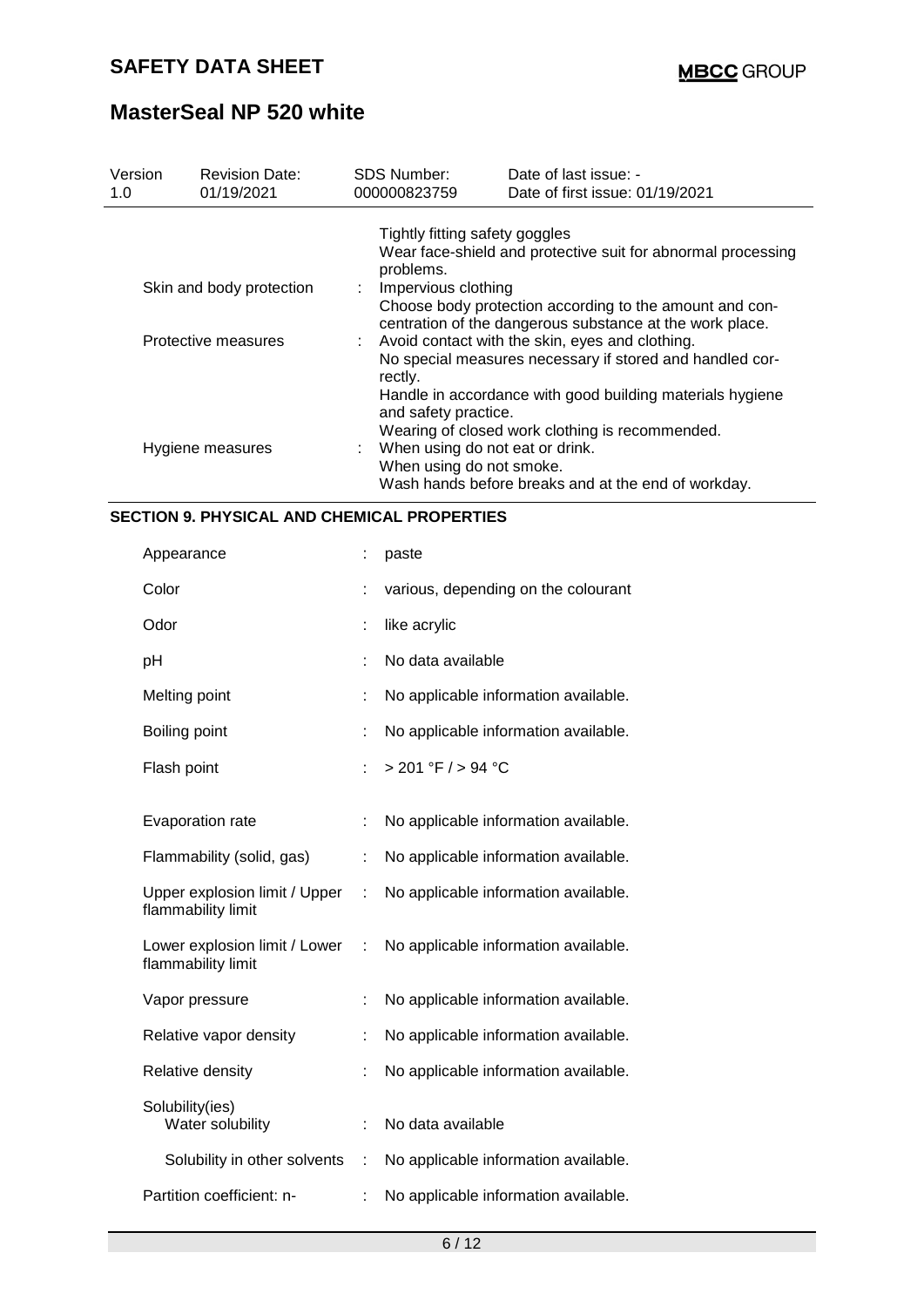| Version<br>1.0                            | <b>Revision Date:</b><br>01/19/2021 |    | <b>SDS Number:</b><br>000000823759                                   | Date of last issue: -<br>Date of first issue: 01/19/2021 |  |
|-------------------------------------------|-------------------------------------|----|----------------------------------------------------------------------|----------------------------------------------------------|--|
| octanol/water<br>Autoignition temperature |                                     |    | : not determined                                                     |                                                          |  |
| Decomposition temperature                 |                                     | ÷  | No decomposition if stored and handled as pre-<br>scribed/indicated. |                                                          |  |
| Viscosity                                 | Viscosity, dynamic                  | ÷. |                                                                      | No applicable information available.                     |  |
| Viscosity, kinematic                      |                                     | ÷  | No applicable information available.                                 |                                                          |  |
| Oxidizing properties                      |                                     | ÷  | not determined                                                       |                                                          |  |
| Sublimation point                         |                                     | ÷  |                                                                      | No applicable information available.                     |  |
| Molecular weight                          |                                     |    | No data available                                                    |                                                          |  |

### **SECTION 10. STABILITY AND REACTIVITY**

| t.                             | No decomposition if stored and applied as directed.                                   |
|--------------------------------|---------------------------------------------------------------------------------------|
|                                | No decomposition if stored and applied as directed.                                   |
| Possibility of hazardous reac- | No decomposition if stored and applied as directed.                                   |
|                                | See SDS section 7 - Handling and storage.                                             |
|                                | Strong acids                                                                          |
|                                | Strong bases                                                                          |
|                                | Strong oxidizing agents                                                               |
|                                | Strong reducing agents                                                                |
| ÷.                             | No hazardous decomposition products if stored and handled<br>as prescribed/indicated. |
|                                |                                                                                       |

#### **SECTION 11. TOXICOLOGICAL INFORMATION**

#### **Acute toxicity**

Not classified based on available information.

**Skin corrosion/irritation**

Causes skin irritation.

#### **Serious eye damage/eye irritation**

Causes serious eye irritation.

#### **Respiratory or skin sensitization**

#### **Skin sensitization**

Not classified based on available information.

#### **Respiratory sensitization**

Not classified based on available information.

#### **Germ cell mutagenicity**

Not classified based on available information.

#### **Carcinogenicity**

May cause cancer.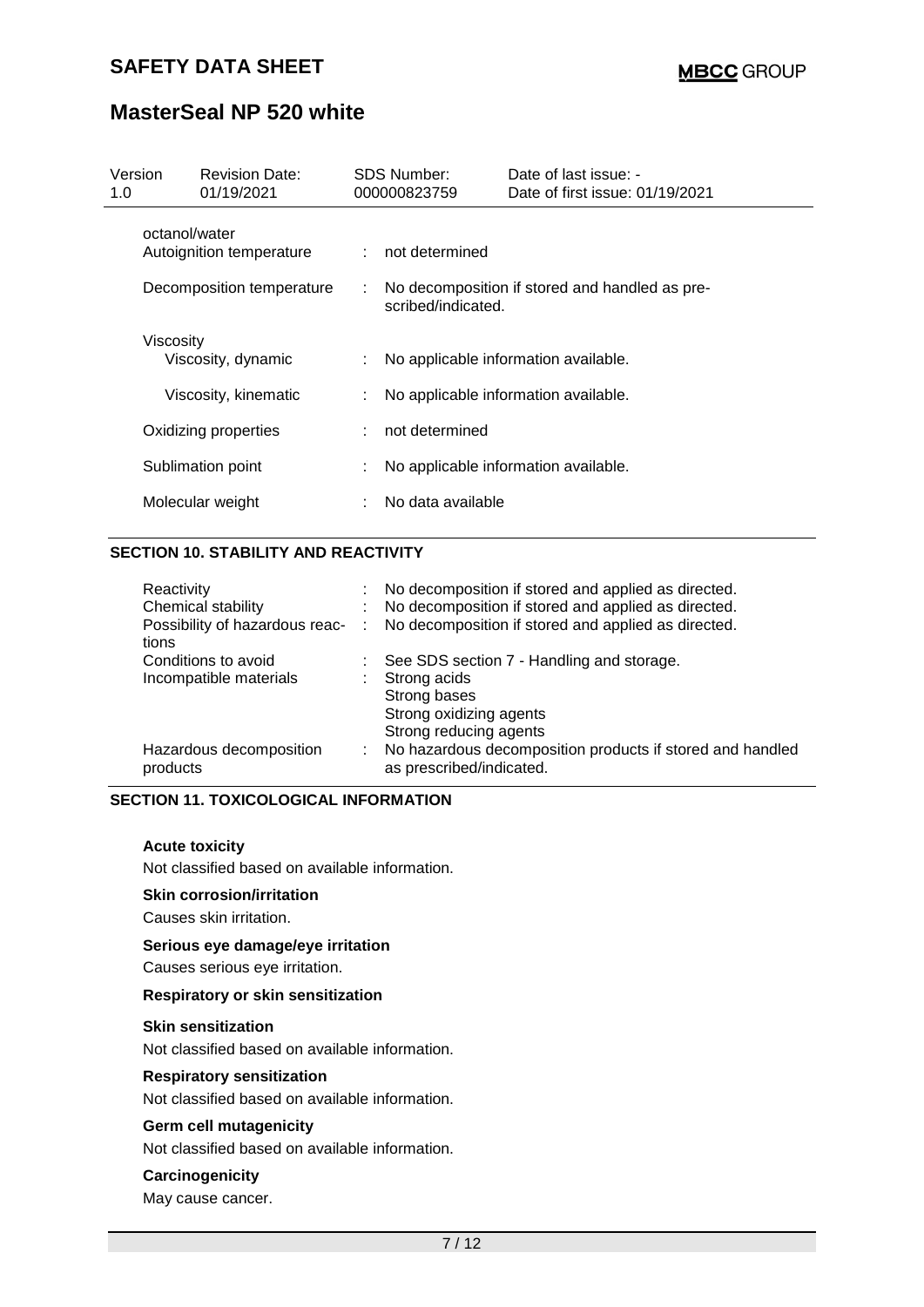| Version<br>1.0 | <b>Revision Date:</b><br>01/19/2021                                                       | <b>SDS Number:</b><br>000000823759 | Date of last issue: -<br>Date of first issue: 01/19/2021 |
|----------------|-------------------------------------------------------------------------------------------|------------------------------------|----------------------------------------------------------|
|                | <b>Reproductive toxicity</b><br>Not classified based on available information.            |                                    |                                                          |
|                | <b>STOT-single exposure</b><br>Not classified based on available information.             |                                    |                                                          |
|                | <b>STOT-repeated exposure</b><br>Not classified based on available information.           |                                    |                                                          |
|                | <b>Aspiration toxicity</b><br>Not classified based on available information.              |                                    |                                                          |
| Product:       | No aspiration hazard expected.                                                            |                                    |                                                          |
|                | <b>SECTION 12. ECOLOGICAL INFORMATION</b>                                                 |                                    |                                                          |
|                | <b>Ecotoxicity</b><br>No data available                                                   |                                    |                                                          |
|                | <b>Persistence and degradability</b><br>No data available                                 |                                    |                                                          |
|                | <b>Bioaccumulative potential</b>                                                          |                                    |                                                          |
|                | <b>Components:</b>                                                                        |                                    |                                                          |
|                | solvent naphtha (petroleum), medium aliph.:<br>Partition coefficient: n-<br>octanol/water | ÷.                                 | Remarks: not applicable for mixtures                     |
|                | <b>Mobility in soil</b><br>No data available                                              |                                    |                                                          |
|                | Other adverse effects                                                                     |                                    |                                                          |
|                |                                                                                           |                                    |                                                          |

#### **SECTION 13. DISPOSAL CONSIDERATIONS**

| <b>Disposal methods</b> |  |                                                                                                                                                                                              |
|-------------------------|--|----------------------------------------------------------------------------------------------------------------------------------------------------------------------------------------------|
| Waste from residues     |  | Dispose of in accordance with national, state and local regula-<br>tions.                                                                                                                    |
|                         |  | Do not contaminate ponds, waterways or ditches with chemi-<br>cal or used container.                                                                                                         |
| Contaminated packaging  |  | Do not discharge into drains/surface waters/groundwater.<br>Contaminated packaging should be emptied as far as possible<br>and disposed of in the same manner as the sub-<br>stance/product. |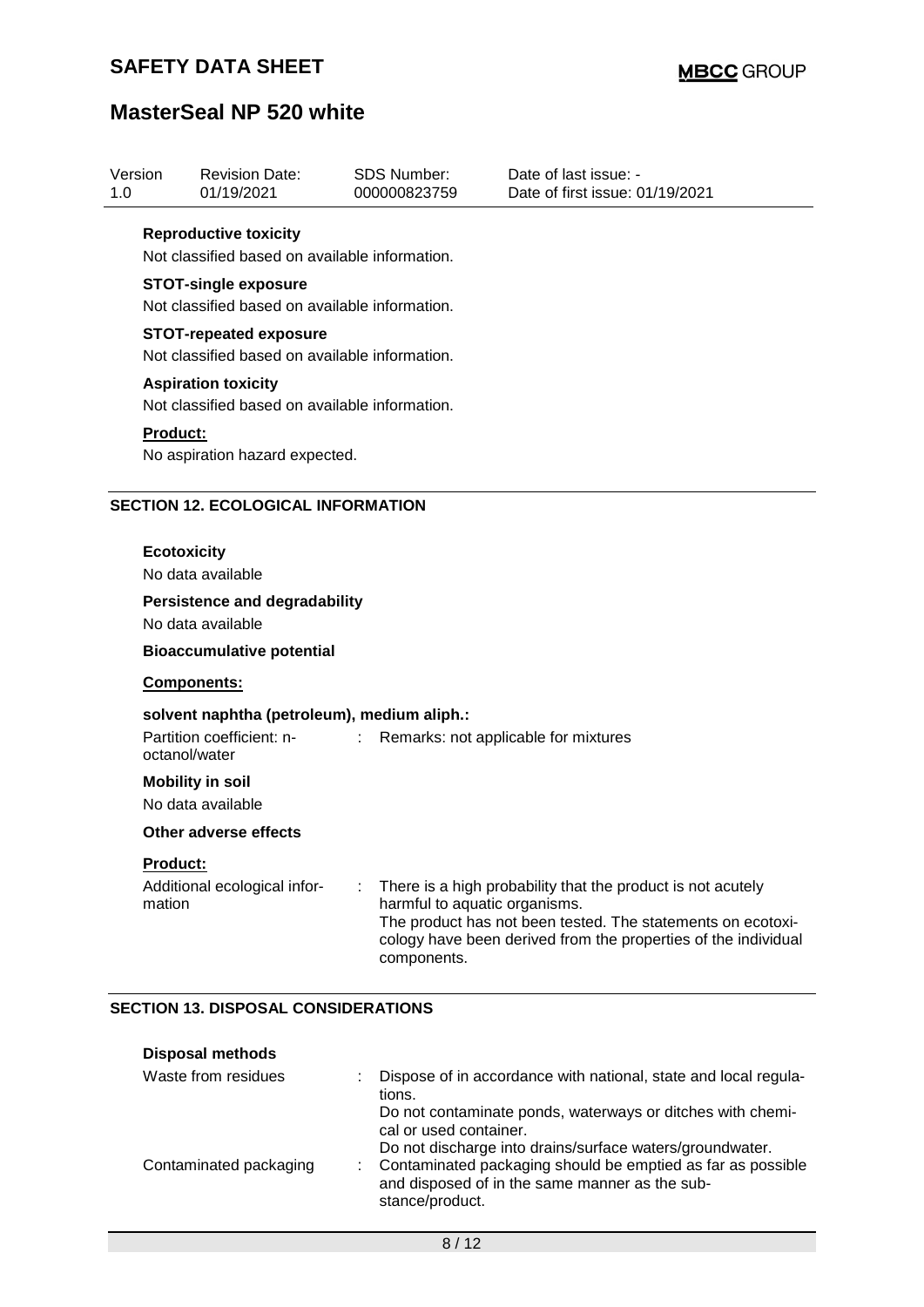### **SAFETY DATA SHEET**

### **MasterSeal NP 520 white**

| Version | <b>Revision Date:</b> | <b>SDS Number:</b> | Date of last issue: -           |
|---------|-----------------------|--------------------|---------------------------------|
| 1.0     | 01/19/2021            | 000000823759       | Date of first issue: 01/19/2021 |

#### **SECTION 14. TRANSPORT INFORMATION**

#### **International Regulations**

#### **IATA-DGR**

Not regulated as a dangerous good

#### **IMDG-Code**

Not regulated as a dangerous good

# **Transport in bulk according to Annex II of MARPOL 73/78 and the IBC Code**

Not applicable for product as supplied.

#### **Domestic regulation**

#### **49 CFR**

Not regulated as a dangerous good

#### **SECTION 15. REGULATORY INFORMATION**

#### **US State Regulations**

#### **Pennsylvania Right To Know**

| propane-1,2-diol                           | $57 - 55 - 6$ |
|--------------------------------------------|---------------|
| Limestone                                  | 1317-65-3     |
| Titanium dioxide                           | 13463-67-7    |
| solvent naphtha (petroleum), medium aliph. | 64742-88-7    |
| <b>New Jersey Right To Know</b>            |               |
| propane-1,2-diol                           | $57 - 55 - 6$ |
| Limestone                                  | 1317-65-3     |
| Titanium dioxide                           | 13463-67-7    |
| solvent naphtha (petroleum), medium aliph. | 64742-88-7    |
| Quartz (SiO2)                              | 14808-60-7    |

#### **California Prop. 65**

WARNING: This product can expose you to chemicals including Titanium dioxide, Quartz (SiO2), which is/are known to the State of California to cause cancer. For more information go to www.P65Warnings.ca.gov.

### **The ingredients of this product are reported in the following inventories:** DSL **EXECUTE:** All components of this product are on the Canadian DSL TSCA : All chemical substances in this product are either listed as active on the TSCA Inventory or are in compliance with a TSCA Inventory exemption.

#### **SECTION 16. OTHER INFORMATION**

#### **Further information**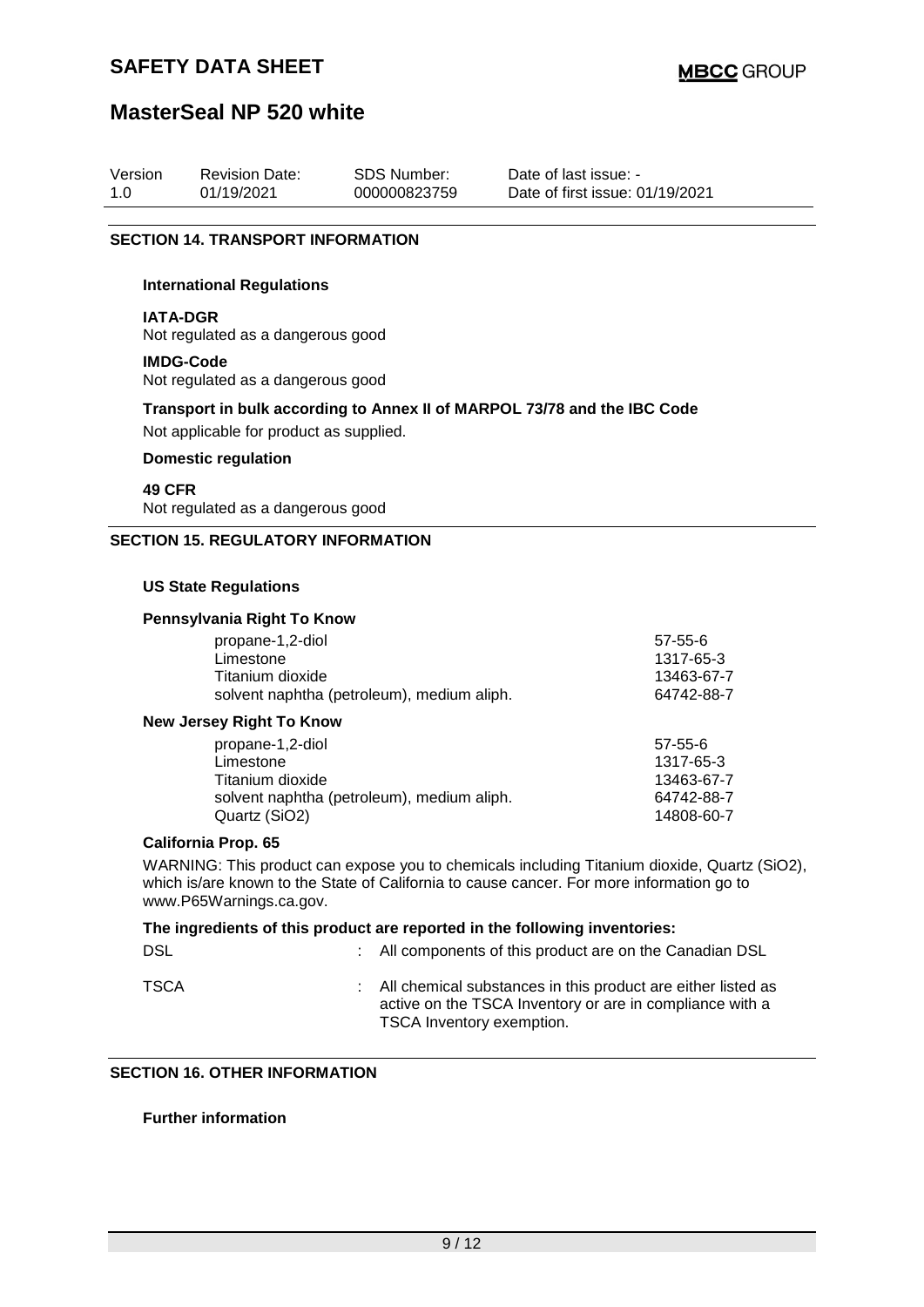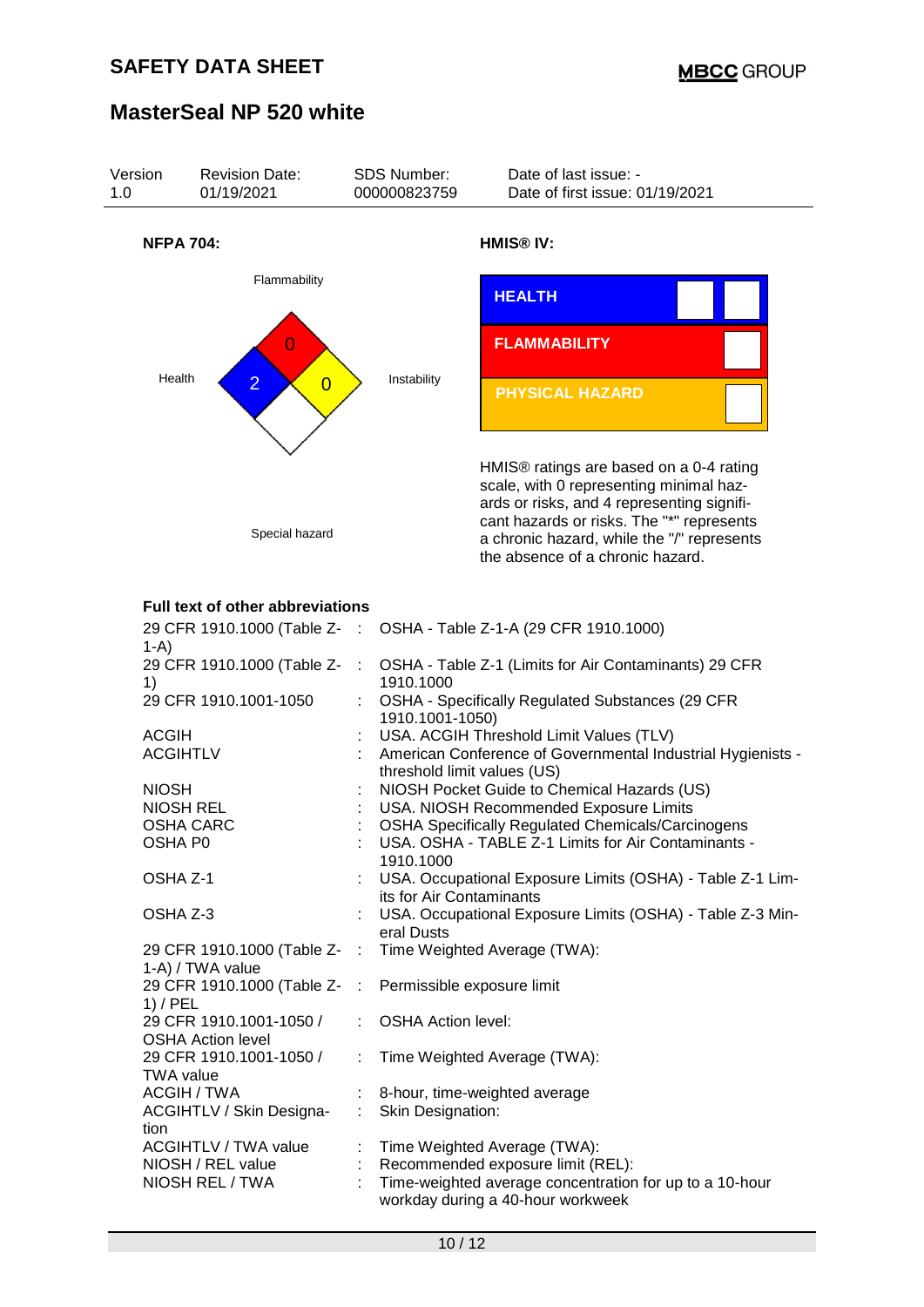| Version | <b>Revision Date:</b> | SDS Number:  | Date of last issue: -           |
|---------|-----------------------|--------------|---------------------------------|
| 1 O     | 01/19/2021            | 000000823759 | Date of first issue: 01/19/2021 |
|         |                       |              |                                 |

| OSHA CARC / PEL | Permissible exposure limit (PEL)          |
|-----------------|-------------------------------------------|
| OSHA P0 / TWA   | : 8-hour time weighted average            |
| OSHA Z-1 / TWA  | : 8-hour time weighted average            |
| OSHA Z-3 / TWA  | $\therefore$ 8-hour time weighted average |
|                 |                                           |

AICS - Australian Inventory of Chemical Substances; ASTM - American Society for the Testing of Materials; bw - Body weight; CERCLA - Comprehensive Environmental Response, Compensation, and Liability Act; CMR - Carcinogen, Mutagen or Reproductive Toxicant; DIN - Standard of the German Institute for Standardisation; DOT - Department of Transportation; DSL - Domestic Substances List (Canada); ECx - Concentration associated with x% response; EHS - Extremely Hazardous Substance; ELx - Loading rate associated with x% response; EmS - Emergency Schedule; ENCS - Existing and New Chemical Substances (Japan); ErCx - Concentration associated with x% growth rate response; ERG - Emergency Response Guide; GHS - Globally Harmonized System; GLP - Good Laboratory Practice; HMIS - Hazardous Materials Identification System; IARC - International Agency for Research on Cancer; IATA - International Air Transport Association; IBC - International Code for the Construction and Equipment of Ships carrying Dangerous Chemicals in Bulk; IC50 - Half maximal inhibitory concentration; ICAO - International Civil Aviation Organization; IECSC - Inventory of Existing Chemical Substances in China; IMDG - International Maritime Dangerous Goods; IMO - International Maritime Organization; ISHL - Industrial Safety and Health Law (Japan); ISO - International Organisation for Standardization; KECI - Korea Existing Chemicals Inventory; LC50 - Lethal Concentration to 50 % of a test population; LD50 - Lethal Dose to 50% of a test population (Median Lethal Dose); MARPOL - International Convention for the Prevention of Pollution from Ships; MSHA - Mine Safety and Health Administration; n.o.s. - Not Otherwise Specified; NFPA - National Fire Protection Association; NO(A)EC - No Observed (Adverse) Effect Concentration; NO(A)EL - No Observed (Adverse) Effect Level; NOELR - No Observable Effect Loading Rate; NTP - National Toxicology Program; NZIoC - New Zealand Inventory of Chemicals; OECD - Organization for Economic Co-operation and Development; OPPTS - Office of Chemical Safety and Pollution Prevention; PBT - Persistent, Bioaccumulative and Toxic substance; PICCS - Philippines Inventory of Chemicals and Chemical Substances; (Q)SAR - (Quantitative) Structure Activity Relationship; RCRA - Resource Conservation and Recovery Act; REACH - Regulation (EC) No 1907/2006 of the European Parliament and of the Council concerning the Registration, Evaluation, Authorisation and Restriction of Chemicals; RQ - Reportable Quantity; SADT - Self-Accelerating Decomposition Temperature; SARA - Superfund Amendments and Reauthorization Act; SDS - Safety Data Sheet; TCSI - Taiwan Chemical Substance Inventory; TSCA - Toxic Substances Control Act (United States); UN - United Nations; UNRTDG - United Nations Recommendations on the Transport of Dangerous Goods; vPvB - Very Persistent and Very Bioaccumulative

Revision Date : 01/19/2021

We support worldwide Responsible Care® initiatives. We value the health and safety of our employees, customers, suppliers and neighbors, and the protection of the environment. Our commitment to Responsible Care is integral to conducting our business and operating our facilities in a safe and environmentally responsible fashion, supporting our customers and suppliers in ensuring the safe and environmentally sound handling of our products, and minimizing the impact of our operations on society and the environment during production, storage, transport, use and disposal of our products.

IMPORTANT: WHILE THE DESCRIPTIONS, DESIGNS, DATA AND INFORMATION CONTAINED HEREIN ARE PRESENTED IN GOOD FAITH AND BELIEVED TO BE ACCURATE , IT IS PROVIDED FOR YOUR GUIDANCE ONLY. BECAUSE MANY FACTORS MAY AFFECT PROCESSING OR APPLICATION/USE, WE RECOMMEND THAT YOU MAKE TESTS TO